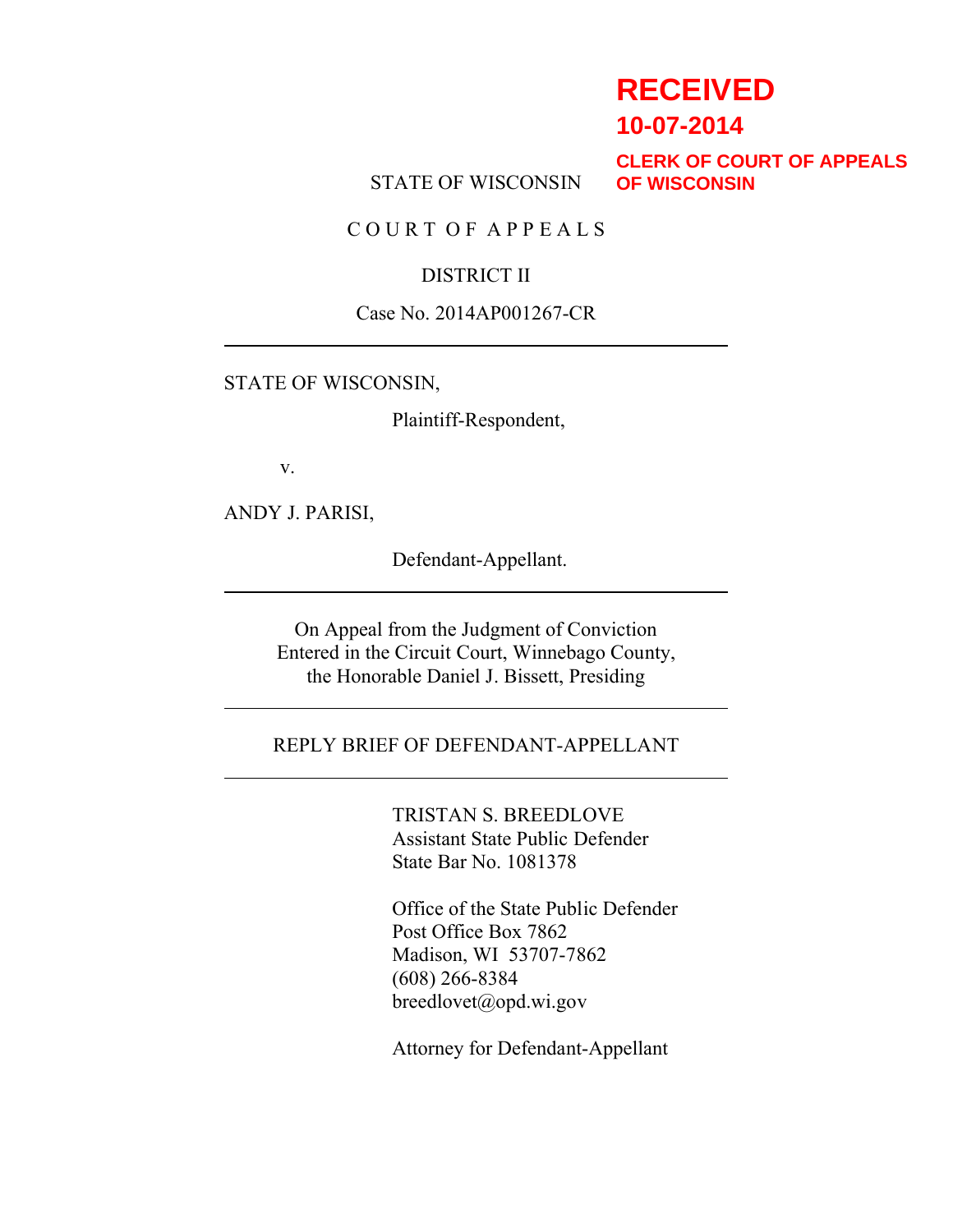# **TABLE OF CONTENTS**

| I. |                 | The Results of Mr. Parisi's Warrantless Blood<br>Draw Should Have Been Suppressed Due to a<br>Lack of Exigent Circumstances, Because the<br>Officers Had Time to Pursue a Warrant, and |  |
|----|-----------------|----------------------------------------------------------------------------------------------------------------------------------------------------------------------------------------|--|
|    |                 | Because the Nature of the Search Was                                                                                                                                                   |  |
|    |                 |                                                                                                                                                                                        |  |
|    | $\mathbf{A}$ .  | The warrantless blood draw cannot be<br>justified by reasonable reliance<br>on                                                                                                         |  |
|    |                 |                                                                                                                                                                                        |  |
|    | B <sub>1</sub>  | The results of the blood test should have                                                                                                                                              |  |
|    |                 | been suppressed because there were not                                                                                                                                                 |  |
|    | $\mathcal{C}$ . | The results of the blood test should have                                                                                                                                              |  |
|    |                 | been suppressed because the police                                                                                                                                                     |  |
|    |                 | officers had the opportunity to secure a                                                                                                                                               |  |
|    |                 | warrant but failed to attempt to obtain                                                                                                                                                |  |
|    |                 |                                                                                                                                                                                        |  |
|    | D.              | The results of the blood test should have                                                                                                                                              |  |
|    |                 | been suppressed because the search was                                                                                                                                                 |  |
|    |                 |                                                                                                                                                                                        |  |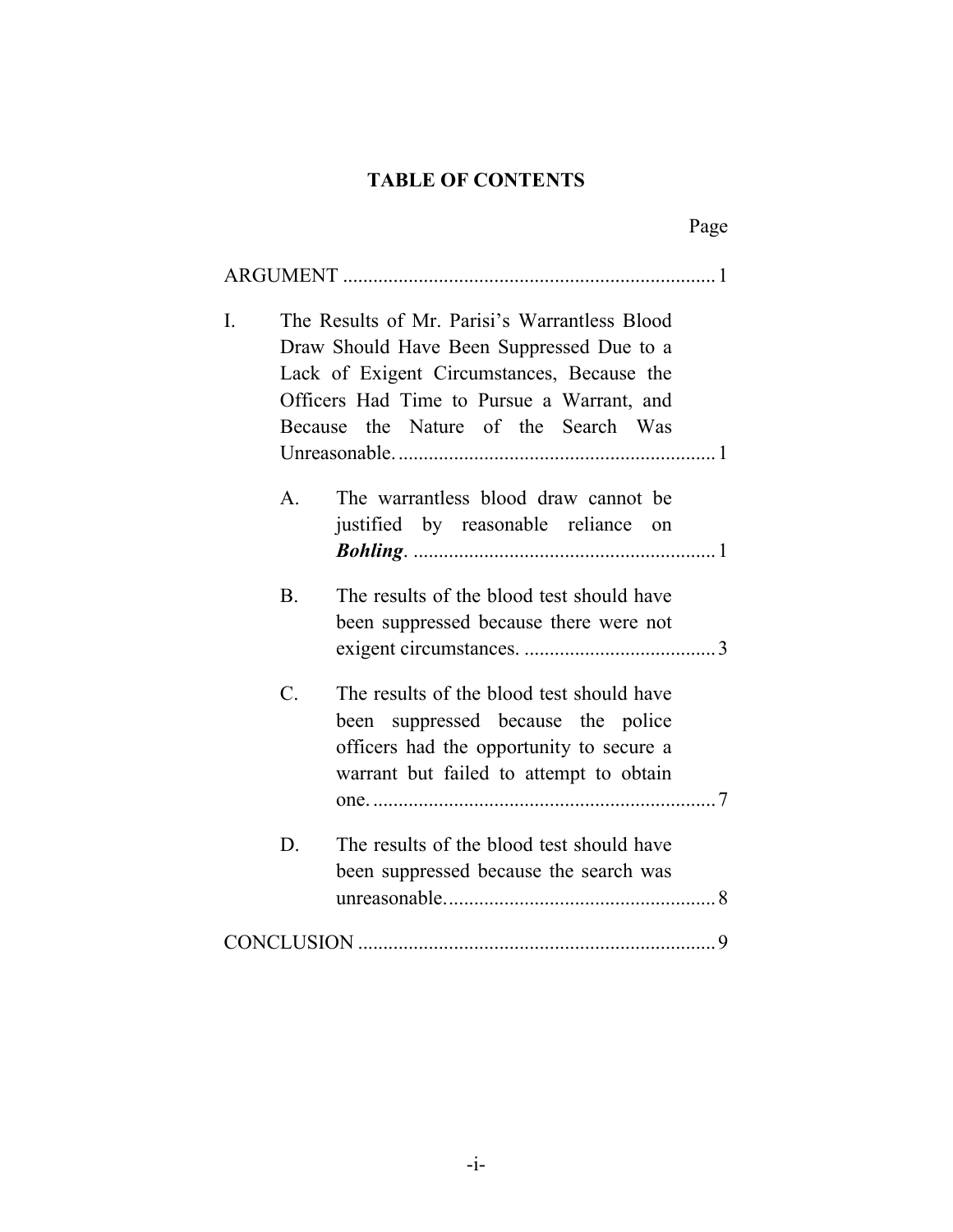# **CASES CITED**

| Mervosh v. Labor and Industry Review Com'n,        |
|----------------------------------------------------|
| 2010 WI App 36, 324 Wis. 2d 134,                   |
|                                                    |
| Missouri v. McNeely,                               |
|                                                    |
| State v. Bohling,                                  |
| 173 Wis. 2d 529, 494 N.W.2d 399 (1993)  1, 2, 3, 8 |
| State v. Dearborn,                                 |
| 2010 WI 84, 327 Wis. 2d 252,                       |
|                                                    |
| State v. Faust,                                    |
| 2004 WI 99, 274 Wis. 2d 183,                       |
|                                                    |
| State v. Payano-Roman,                             |
| 2006 WI 47, 290 Wis. 2d 380,                       |
|                                                    |
| State v. Reese,                                    |
| 2014 WI App 27, 353 Wis. 2d 266,                   |
|                                                    |
| <b>CONSTITUTIONAL PROVISION</b>                    |

# United States Constitution

Fourth Amendment..............................................................5, 7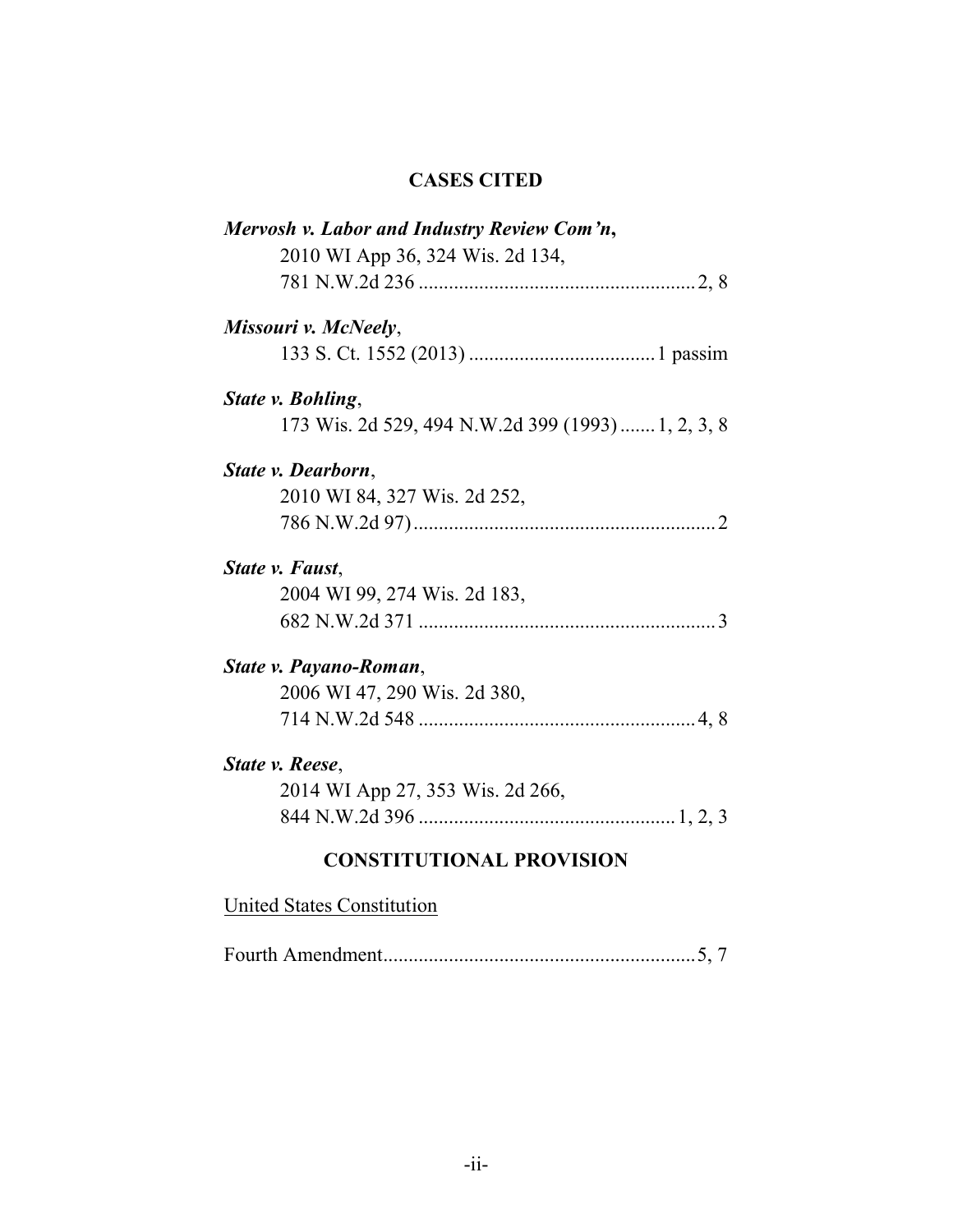#### **ARGUMENT**

- I. The Results of Mr. Parisi's Warrantless Blood Draw Should Have Been Suppressed Due to a Lack of Exigent Circumstances, Because the Officers Had Time to Pursue a Warrant, and Because the Nature of the Search Was Unreasonable.
	- A. The warrantless blood draw cannot be justified by reasonable reliance on *Bohling*.

The state argues that because *Missouri v. McNeely*, 133 S. Ct. 1552 (2013) had not yet been decided on the day Mr. Parisi's blood was drawn, Officer Fenhouse reasonably relied on *State v. Bohling*, 173 Wis. 2d 529, 494 N.W.2d 399 (1993)(abrogated by *McNeely*, 133 S. Ct. 1552) in obtaining Mr. Parisi's blood without a warrant. (State's Br. at 2). The court in *Bohling* held that warrantless blood draws were per se reasonable in OWI cases because of the rapid rate of dissipation of alcohol. *Bohling*, 173 Wis. 2d at 533-34. Although *Bohling's* per se rule was reversed by *McNeely*, this court stated in *State v. Reese*, 2014 WI App 27, ¶¶19-22, 353 Wis. 2d 266, 844 N.W.2d 396, that evidence from a warrantless blood draw taken from an individual suspected of operating a vehicle while intoxicated should not be suppressed if the officer relied in good faith on *Bohling's* per se rule when he obtained the blood without a warrant.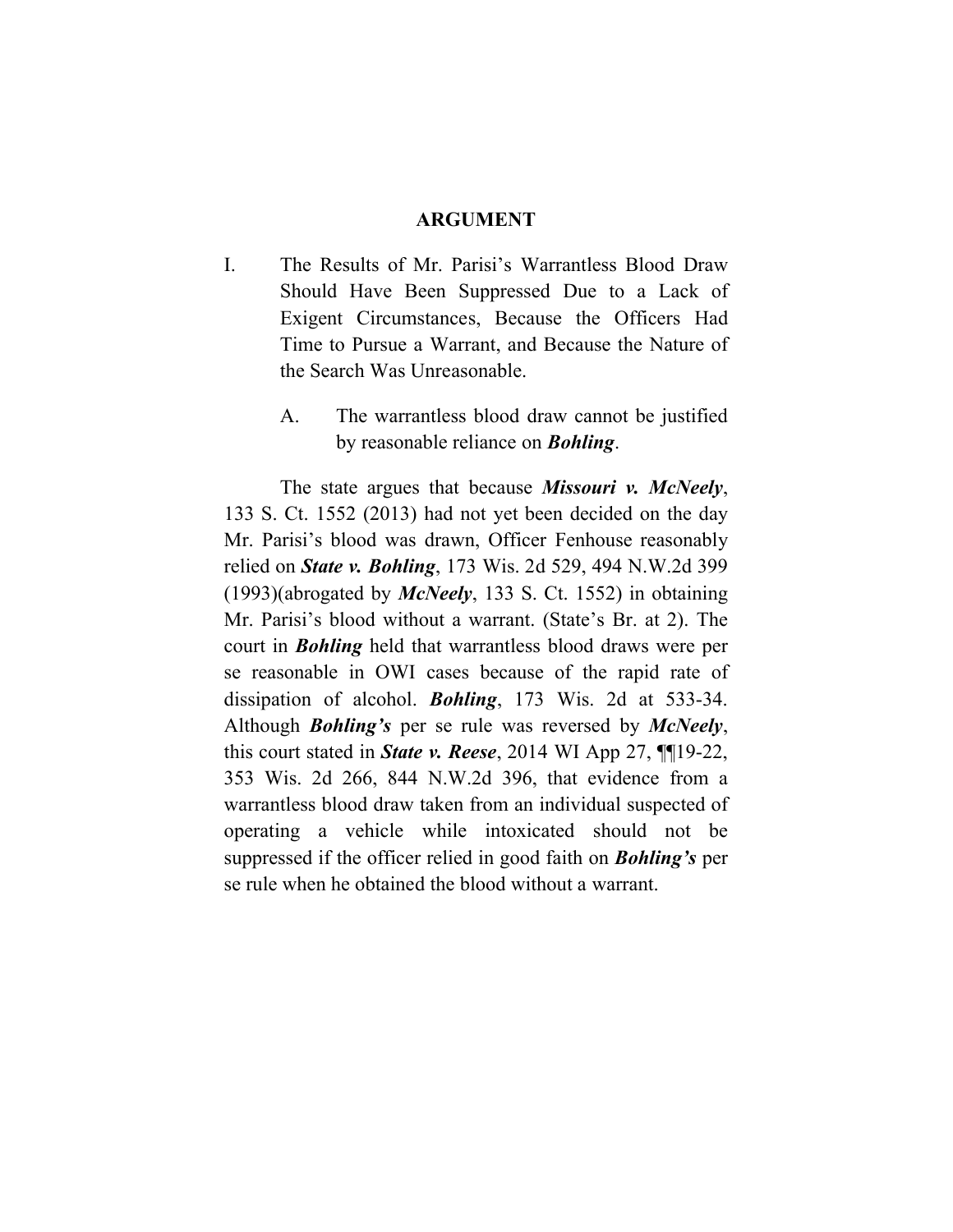The state never argued good faith reliance on *Bohling* at the circuit court level<sup>1</sup> nor did Officer Fenhouse testify that he relied on *Bohling* in obtaining a sample of Mr. Parisi's blood without a warrant. The state claims this point is irrelevant because the good faith reliance exception is objective, applying whenever the officer reasonably relies on "clear and settled Wisconsin precedent." (State's Br. at 5 (quoting *State v. Dearborn*, 2010 WI 84, ¶51, 327 Wis. 2d 252, 786 N.W.2d 97)). But the state fails to establish how the *Bohling* rule – that the rapid dissipation of alcohol alone constitutes a sufficient exigency for a warrantless blood draw in order to obtain evidence of intoxication in cases involving charges of operating while intoxicated ("OWI" cases) – provides "a clear and settled Wisconsin precedent" for dealing with Mr. Parisi's case. Indeed, Mr. Parisi's case involves an entirely different factual scenario – there was no OWI charge and no alcohol involved, rather the case centers on the ingestion of a drug which has a completely different dissipation rate than alcohol.

The state assumes that it would be reasonable for any police officer to extrapolate the holding in *Bohling* to apply it to a non-OWI drug case involving a different, unknown, dissipation rate. This, however, is not the type of reasonable reliance the court in *Reese* contemplated. Rather language in *Reese* refers specifically to officers relying on *Bohling* in good faith in OWI cases involving the rapid rate of dissipation of alcohol. *Reese*, 353 Wis. 2d 266, ¶¶2-4. In *Dearborn*, 327 Wis. 2d 252, ¶46, the court set limits on the

<sup>&</sup>lt;sup>1</sup> Because the state never argued good faith reliance at the circuit court level, the argument is forfeited. *See Mervosh v. Labor and Industry Review Com'n***,** 2010 WI App 36, ¶10, 324 Wis. 2d 134, 781 N.W.2d 236 (party that fails to raise issue before the circuit court, forfeits it).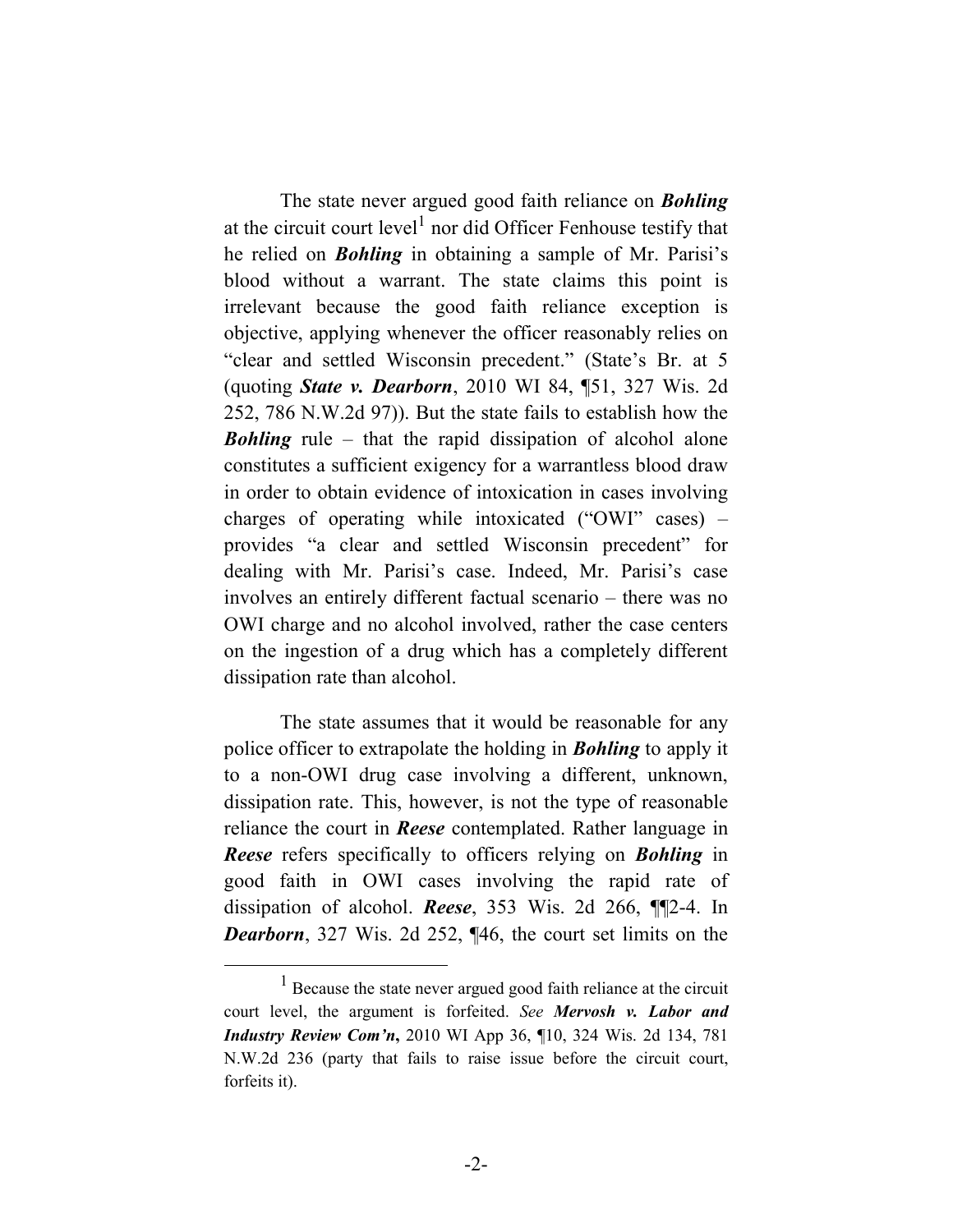reach of the reasonable reliance argument specifically stating that there could be no reliance in cases involving different factual situations. This case presents an entirely different factual situation than *Bohling*. It is not reasonable for an officer to assume that a law that allows for a warrantless blood draw in an OWI context involving alcohol also applies in a situation such as Mr. Parisi's, where alcohol was not involved, the dissipation rate is unknown, and an OWI is not suspected. As such, the warrantless blood draw in this case cannot be justified by reasonable reliance on *Bohling's* per se rule.

> B. The results of the blood test should have been suppressed because there were not exigent circumstances.

The state argues that even if the good faith exception set out in *Reese* does not apply, *McNeely* applies and exigent circumstances in this case allowed the police to draw Mr. Parisi's blood without a warrant. (State's Br. at 6). It is not clear that *McNeely* applies as that case dealt specifically with OWI cases and the specific rate of dissipation of alcohol and no Wisconsin case has yet applied *McNeely* to a non-OWI, drug case such as Mr. Parisi's. However, even if *McNeely* does apply, there were not exigent circumstances in this case sufficient to justify the warrantless blood draw.

Exigency exists when there is reason to believe that evidence will be destroyed if the police do not act immediately without a warrant. *State v. Faust*, 2004 WI 99, ¶11, 274 Wis. 2d 183, 682 N.W.2d 371. The fact that morphine was found in Mr. Parisi's blood multiple hours after he ingested heroin and multiple hours after the police first encountered him shows that there was not exigency and no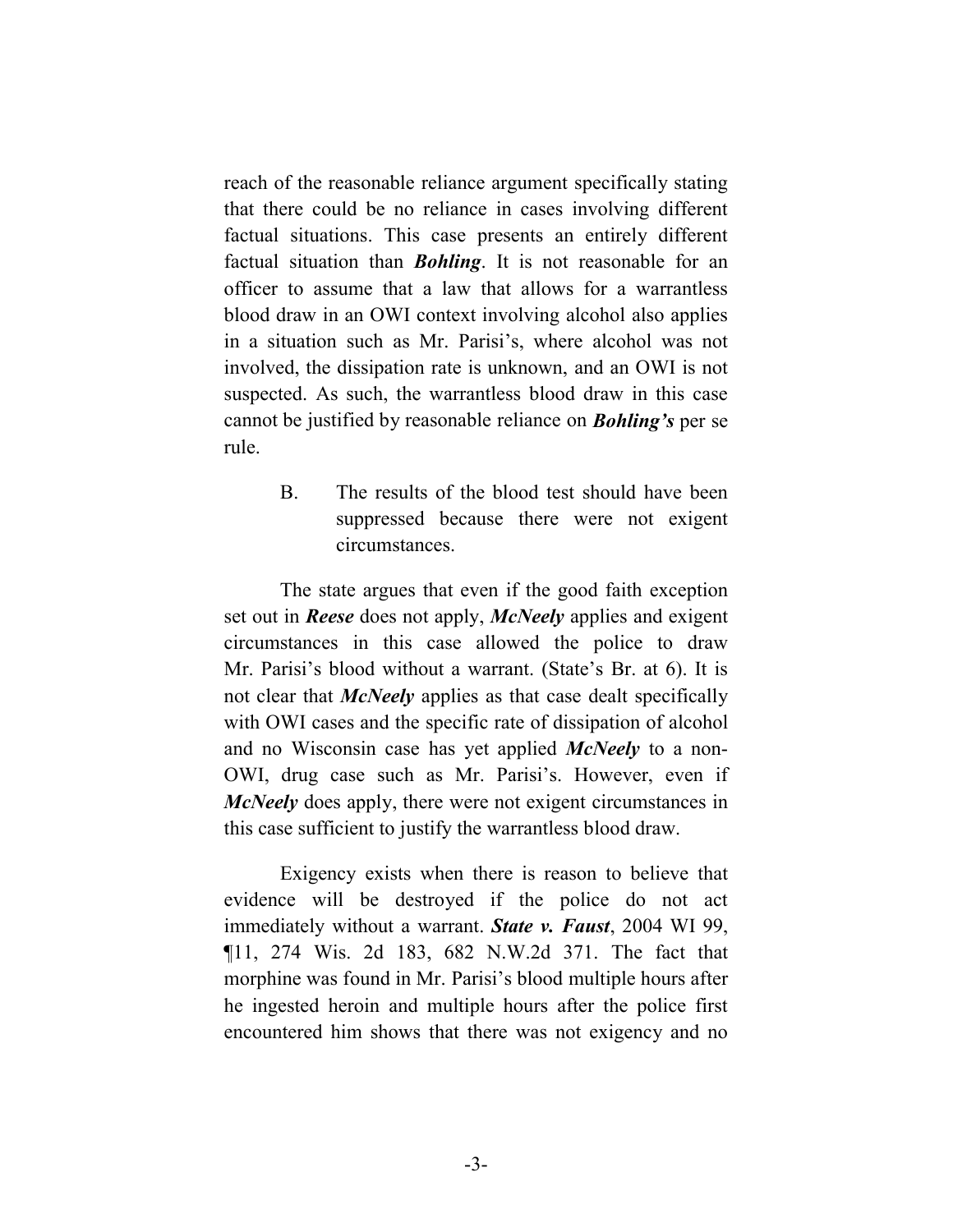reason to allow the police to draw his blood without a warrant.

Further, the state has the burden of proving that an exception to the warrant requirement applies. *State v. Payano-Roman*, 2006 WI 47, ¶30, 290 Wis. 2d 380, 714 N.W.2d 548. The state has failed to meet that burden because at the circuit court level it never established the rate at which morphine, a metabolite of heroin, dissipates from one's system. Because exigency depends on whether evidence will be destroyed, this dissipation rate is of vital importance.

In its response brief, the state said that morphine, as a metabolite of heroin, remains in the blood for up to nine hours after it is formed from heroin. (State's Br. at 8). If morphine, which provides evidence of heroin use, is in one's system for up to nine hours after ingestion and it takes only two hours to obtain a warrant, as Officer Fenhouse testified, there was definitely no exigency in this case justifying a warrantless blood draw.

In addition, no officer involved in this case testified as to any assumptions he had about the rate of heroin dissipation which could have justified failing to seek a warrant in order to avoid the destruction of evidence. The state did not establish at the circuit court level or in its response brief that it would be reasonable for a police officer to believe that heroin or its metabolite, morphine, dissipates at the same rate, or at a more rapid rate, than alcohol. Indeed, such an assumption would be unreasonable because in OWI cases the amount of alcohol in the system must be established as quickly as possible because different amounts of alcohol in the blood can determine the level of offense a person is charged with or the severity of the sentence he faces. In contrast, an indication of any amount,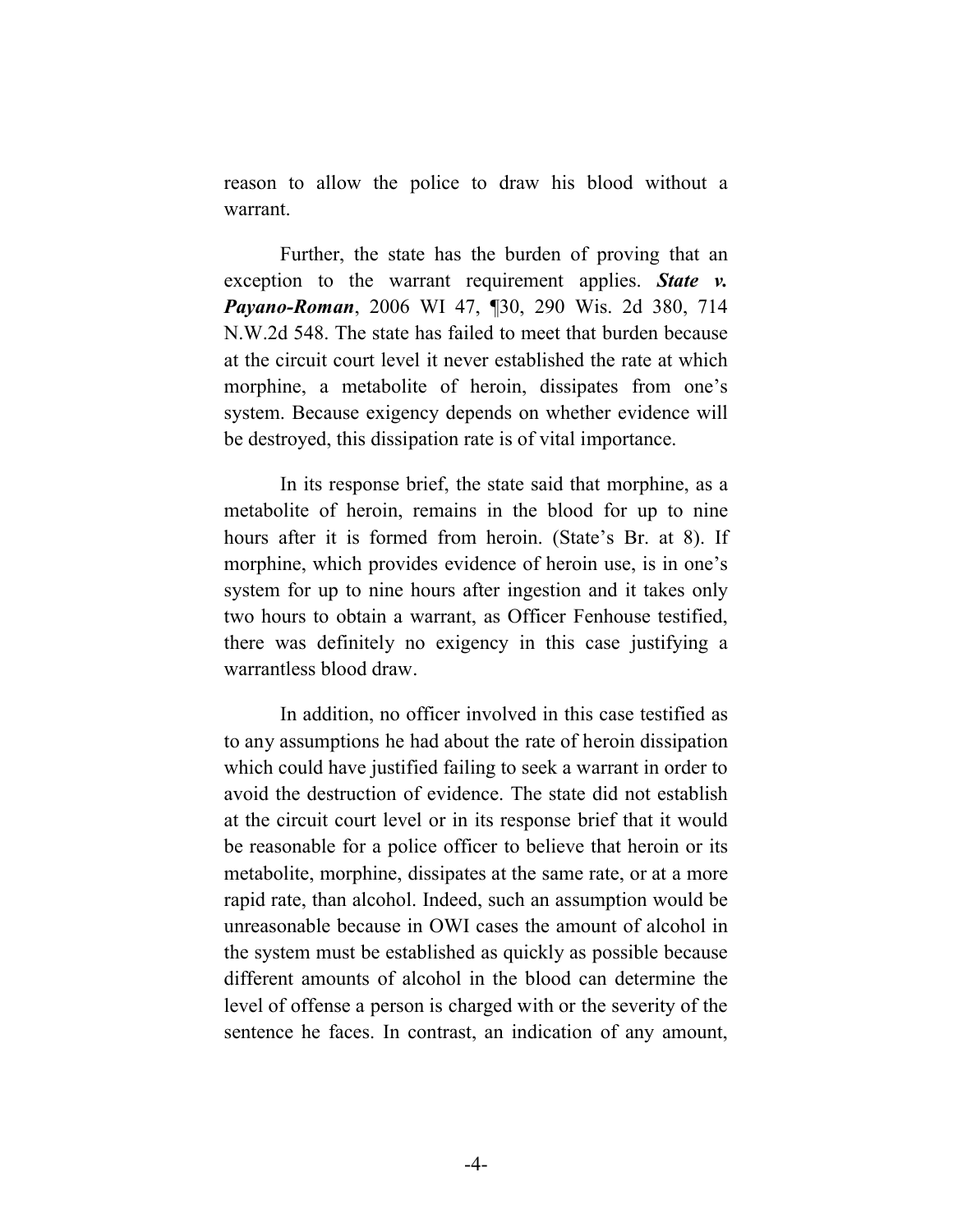however trace, of an illegal drug in one's blood can be used to prove illegal activity.

The state argues that even though morphine is still in the system hours after ingestion, the presence of morphine, unlike the presence of heroin or 6-monoacetylmorphine, is not the "best evidence" of heroin ingestion because it indicates ingestion of either heroin or morphine. (State's Br. at 7-8). But *McNeely* does not state, nor does any other case Mr. Parisi is aware of, that the warrant exception should apply if obtaining a warrant might mean losing the "best evidence," rather *McNeely* says the exception applies when waiting for a warrant means the *only* evidence of the crime may be destroyed.

*McNeely* does not stand for the proposition the state advances, that police officers can skirt around the warrant requirement of the Fourth Amendment to get the evidence with the greatest probative value when sufficient evidence would still be available if they took the time to get a warrant. Thus, this court will be making new law if it adopts the state's argument that no warrant is required when seeking one will risk the destruction of the "best evidence" of drug ingestion. A new law allowing warrantless searches to preserve the "best evidence," when sufficient evidence would still be available if time were taken to get a warrant, would greatly expand the exigency warrant exception and open the door to many more warrantless searches.

The state argues the "best evidence" of heroin use – heroin or 6-monoacetylmorphine in the blood – is required in heroin cases because the presence of drugs alone in one's system is insufficient to prove possession and to prove possession other evidence showing the defendant's control over the substance must also be available. (State's Br. at 8-9).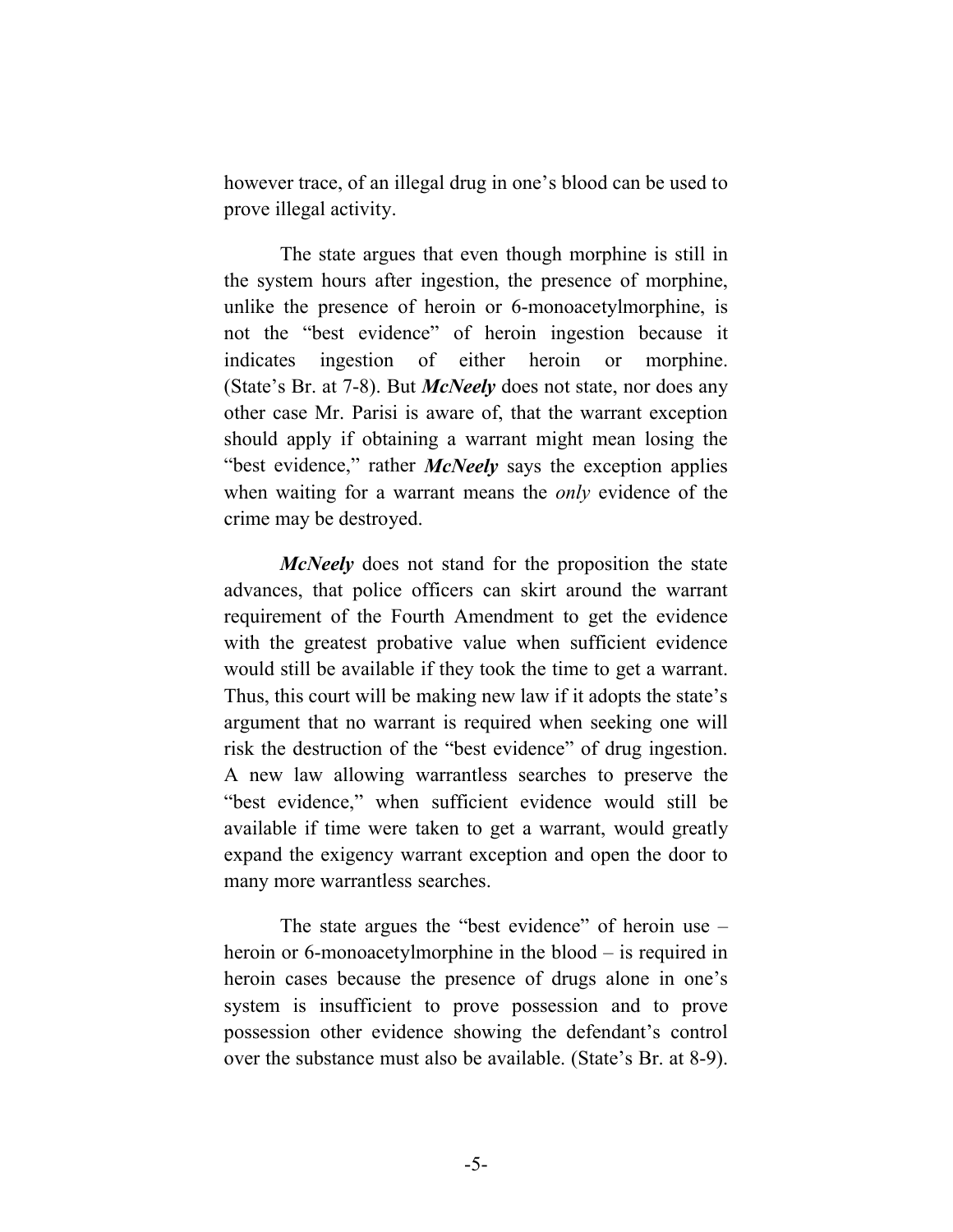But the requirement that there be evidence of ingestion in the blood and additional evidence of control is not changed based on the type of evidence of ingestion (heroin or 6-monoacetylmorphine or morphine). The state has failed to prove why the presence of morphine, a metabolite of heroin, in the blood, coupled with other evidence of control of heroin would be insufficient to establish heroin possession whereas that same evidence of control coupled with evidence of heroin or 6-monoacetylmorphine in the blood would be sufficient to prove possession. As such, it has failed to establish why the protection of what it deems to be the "best evidence" of heroin ingestion justifies warrantless blood draws.

The state calls for a rule that a warrant not be required in cases involving heroin because heroin and 6-monoacetylmorphine dissipate at rapid rates. However, as stated above, morphine has a relatively slow dissipation rate and its presence in one's system is sufficient to prove heroin possession making the proposed rule unnecessary. Further, the dissipation rates the state provided for heroin and 6-monoacetylmorphine (10-40 minutes and 1-3 hours, respectively) are so rapid it would be nearly impossible for police officers to ever respond to a 911 call, obtain a warrant, and transport an individual to a medical facility before the substances were fully dissipated. Thus, if the court accepts the state's "best evidence" argument it will in effect be endorsing a per se rule that in every case that possibly involves heroin, no warrant is required to draw blood. Such a per se rule was rejected by the circuit court in this case and struck down by the United States Supreme Court in the context of OWI cases involving alcohol in *McNeely*.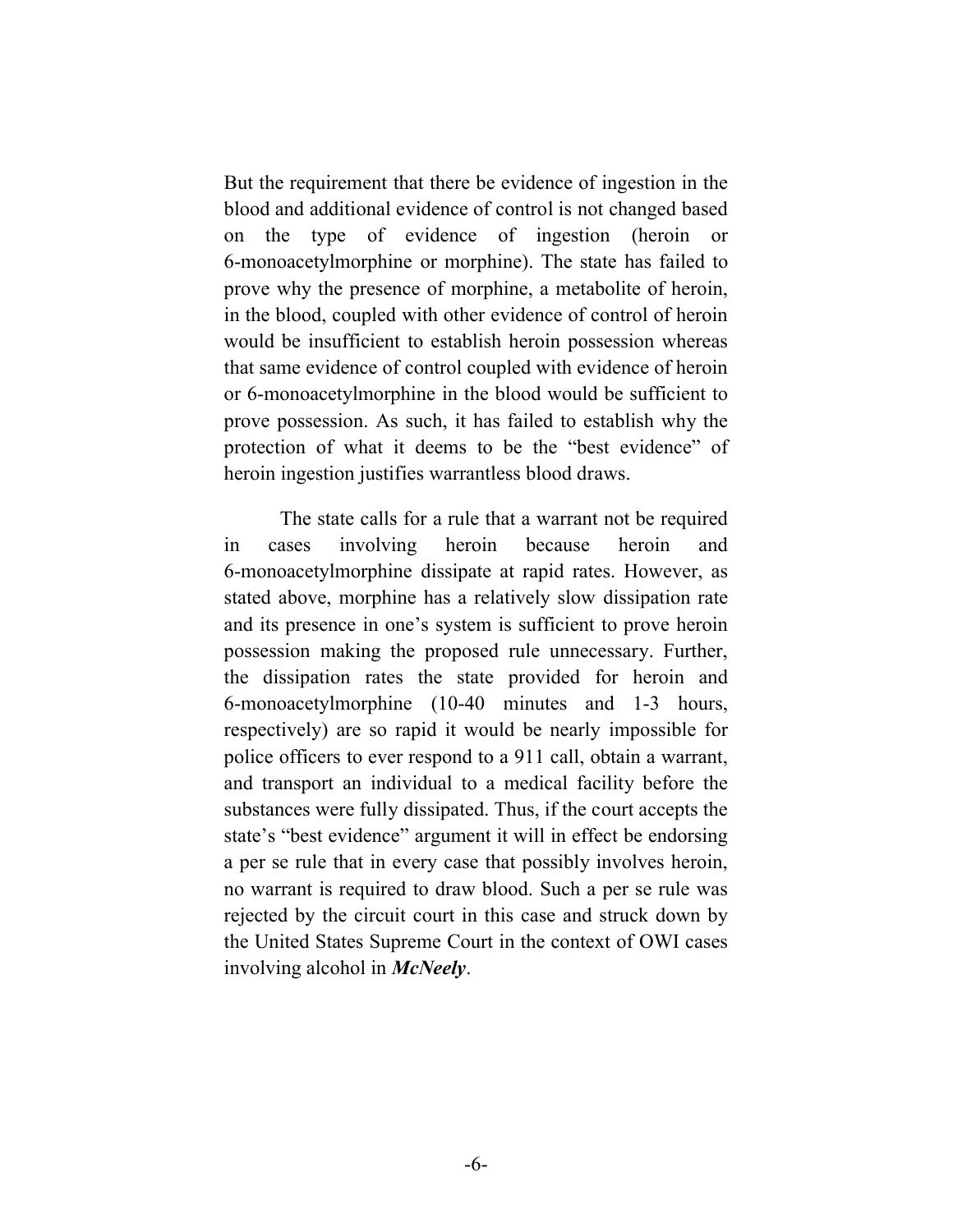C. The results of the blood test should have been suppressed because the police officers had the opportunity to secure a warrant but failed to attempt to obtain one.

Not only was there no exigency because evidence of heroin use remained in Mr. Parisi's system many hours after ingestion and because, according to the state, morphine remains in the system for up to nine hours, there was also no exigency because police officers had additional time to seek a warrant in this case but simply chose not to seek one.

The Fourth Amendment requires a warrant to draw one's blood. This is the default position. *See McNeely*, 133 S. Ct. at 1555 (when a warrant can be obtained without significantly undermining the efficacy of the search, the Fourth Amendment mandates that police officers obtain one.) Here five or six officers responded to the 911 call regarding Mr. Parisi, one of those officers could have easily started the process for obtaining a warrant upon arriving at the scene. Further and even more significantly, Officer Fenhouse was put on notice that there would be a delay in obtaining blood from Mr. Parisi because of his worsened condition at the hospital. At that point he could have started the process for obtaining a warrant but instead did nothing and waited for the medical staff to eventually draw the blood against Mr. Parisi's will and without a warrant. *McNeely* does not allow officers to take no action to obtain a warrant when they have the time to seek one. Rather, *McNeely* and other cases, establish that blood should only be taken without a warrant as a last resort.

In its response brief, the state ignored Mr. Parisi's argument that there was no exigency because the officers had additional time to seek a warrant but yet failed to seek one. In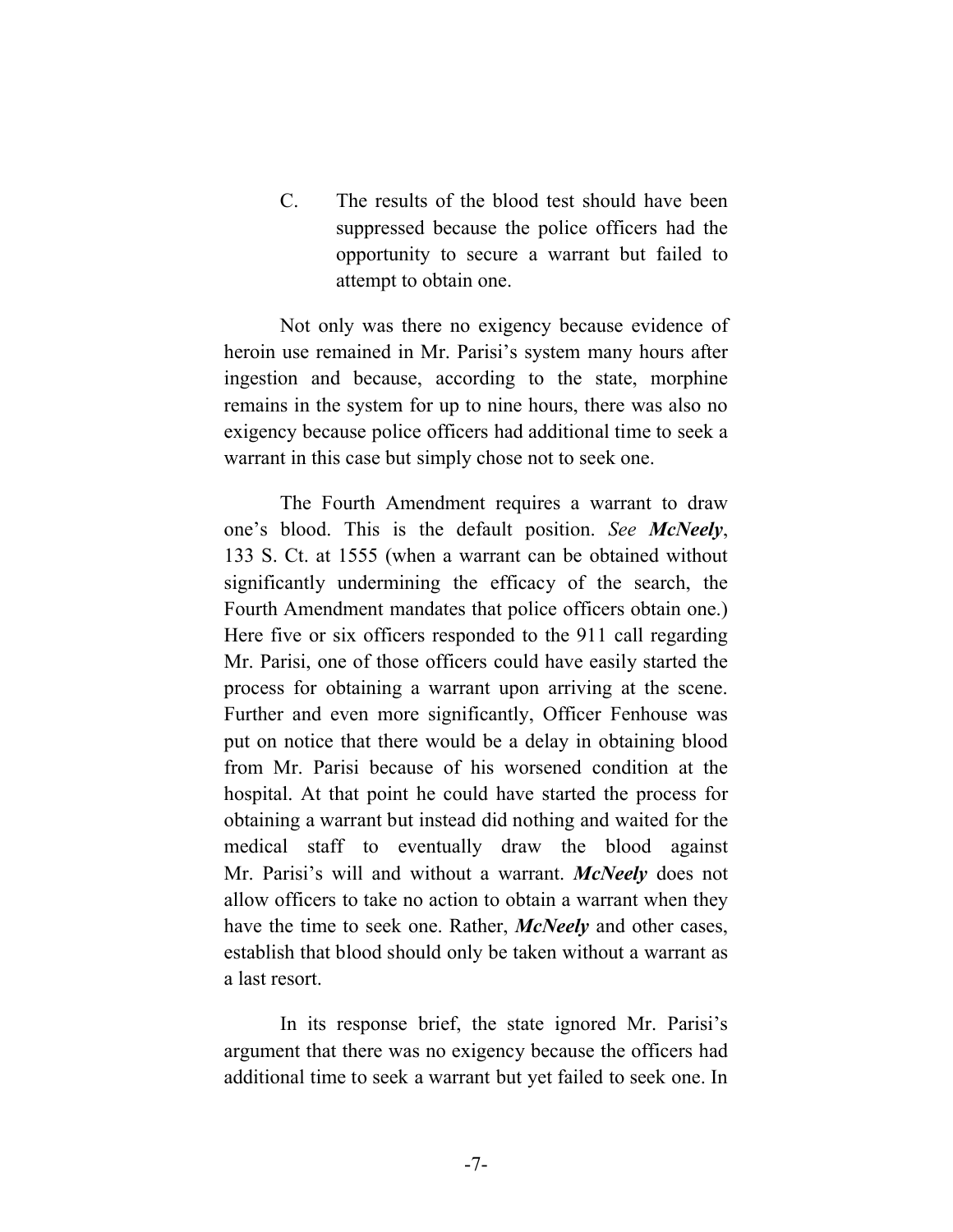failing to rebut Mr. Parisi's argument, the state has conceded there was no exigency. *See Mervosh*, 324 Wis. 2d 134, ¶10 (arguments not rebutted are deemed admitted).

> D. The results of the blood test should have been suppressed because the search was unreasonable.

The state relies solely on cases involving OWI charges to support its conclusion that a warrant was not required in this case yet ignores the fact that warrantless blood draws were allowed in those cases in part because of a specific compelling government interest in protecting the public from drunk drivers. Indeed, in reaching their conclusions that warrantless blood draws were acceptable, both the *Bohling* and *McNeely* courts emphasized the government's interest in protecting the public from drunk drivers. *Bohling*, 173 Wis. 2d at 540-41, 545; *McNeely*, 133 S. Ct. at 1565-66.

The state criticizes Mr. Parisi for not naming or recognizing government interests in this case, but blood draws are intrusive and involve the invasion of an individual's deepest expectations of privacy and the state, not Mr. Parisi, has the burden to show that a blood draw was reasonable. *McNeely*, 133 S. Ct. at 1558; *Payano-Roman*, 290 Wis. 2d 380, ¶42. The state has not met its burden here. The state has failed to prove there is an equally or more important state interest at work in Mr. Parisi's case than protecting against drunk driving, that justifies the intrusive, nonconsensual blood draw that took place in this case. The state mentions two possible governmental interests that would justify the intrusive personal search – stopping drug use and preventing death from drug use – but cites no cases that discuss the existence of such governmental interests or how they justify the blood draw in this case. (State's Br. at 10-11).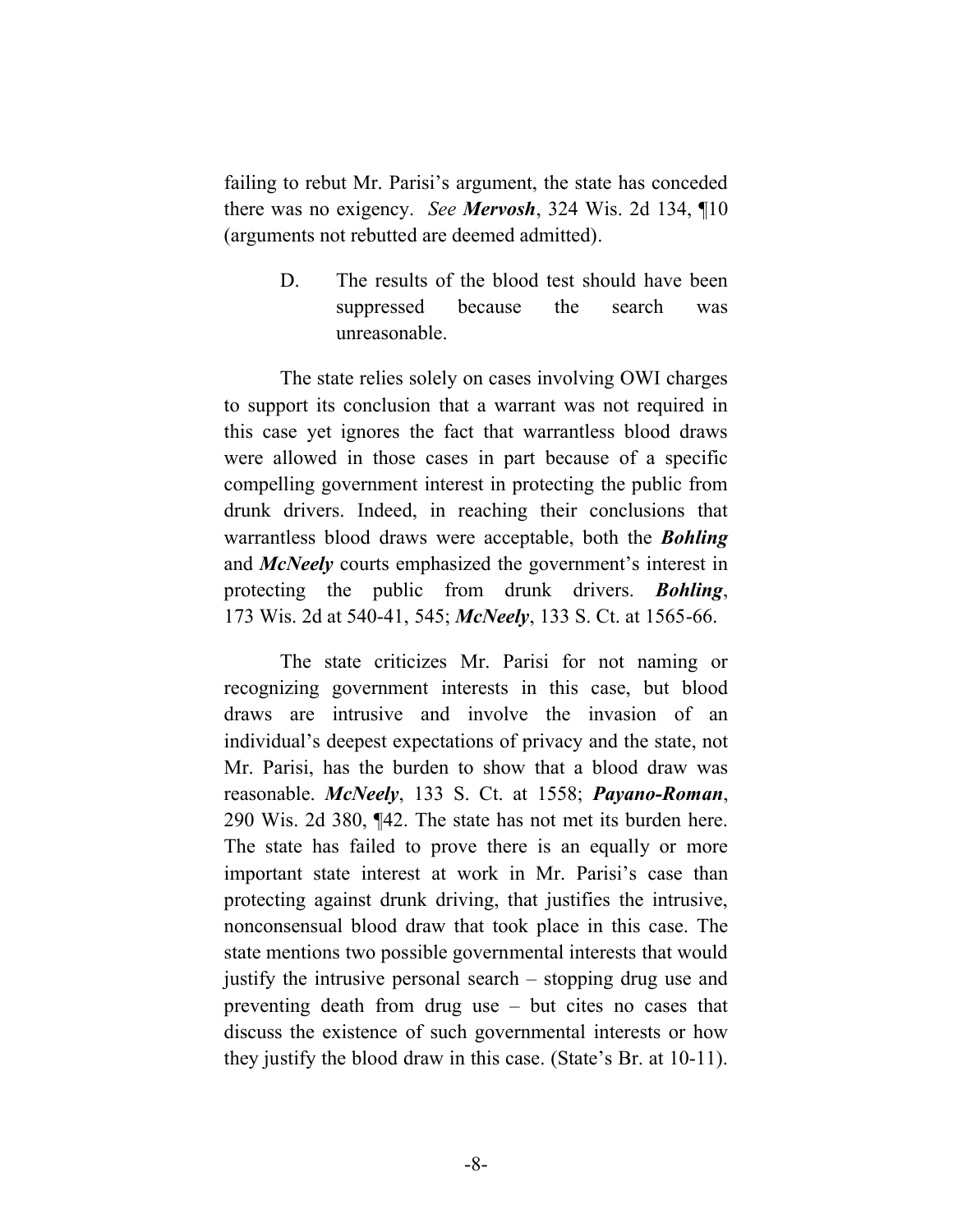Additionally, the state's assertion that the warrantless blood draw in this case is justified by the state's interest in protecting individuals from dying from drug use makes little sense. The police protected that particular interest by getting Mr. Parisi medical treatment after his overdose, obtaining a blood sample without a warrant to be used in a future prosecution does not advance that goal.

#### **CONCLUSION**

For all the reasons stated in his brief-in-chief and above, this court should vacate the judgment of conviction and order that the results of Mr. Parisi's blood draw be suppressed.

Dated this  $7<sup>th</sup>$  day of October, 2014.

Respectfully submitted,

TRISTAN S. BREEDLOVE Assistant State Public Defender State Bar No. 1081378

Office of the State Public Defender Post Office Box 7862 Madison, WI 53707-7862 (608) 266-8384 breedlovet@opd.wi.gov

Attorney for Defendant-Appellant